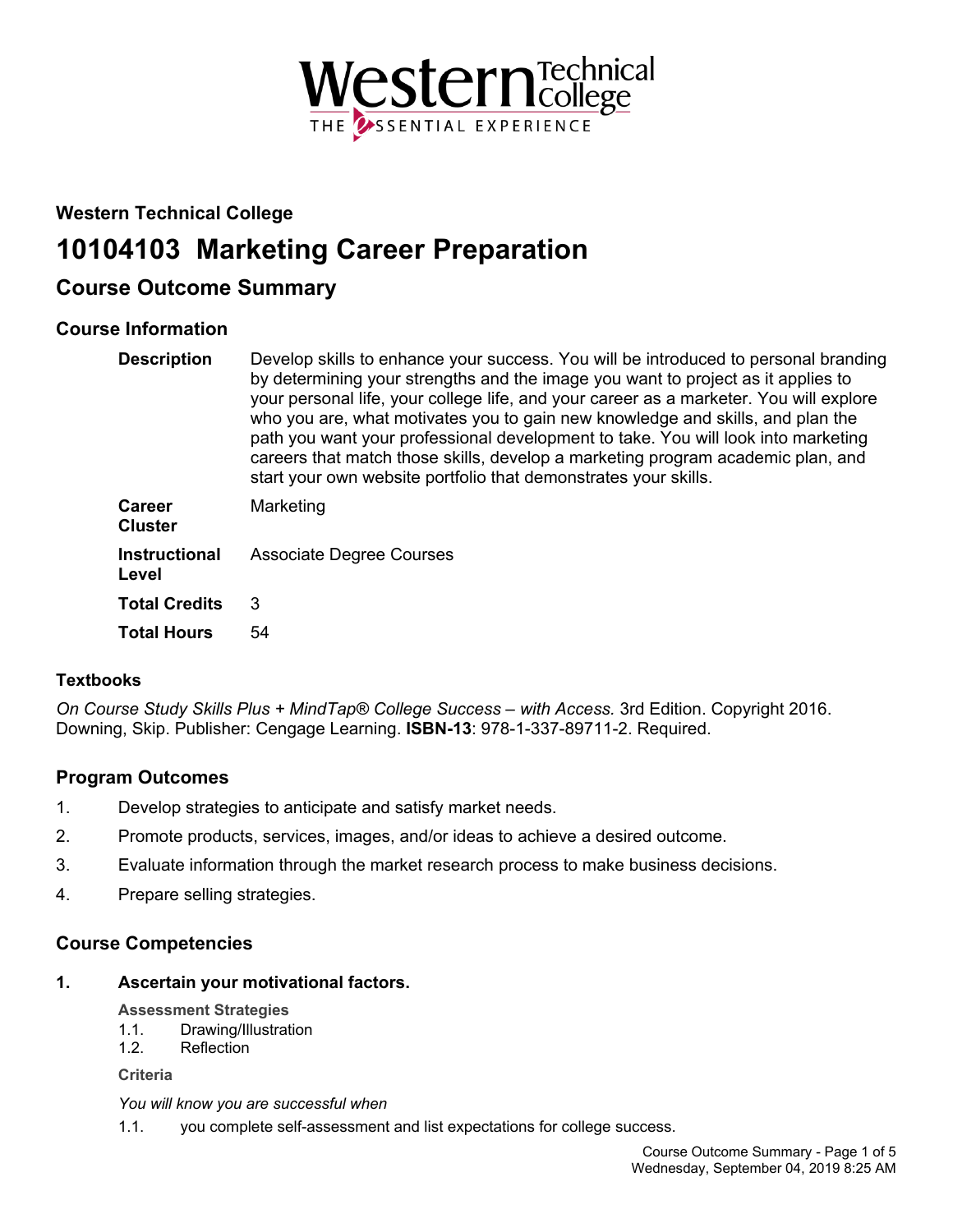- 1.2. you create a document which lists benefits of college degree.
- 1.3. you complete self-assessment on how you measure success.
- 1.4. you complete Success Wheel.

### **Learning Objectives**

- 1.a. Describe benefits of a college degree
- 1.b. Produce list of what student wants from college
- 1.c. Identify success factors of college students

### **2. Explore learning styles and multiple intelligences.**

**Assessment Strategies**

2.1. Self Assessment

### **Criteria**

### *You will know you are successful when*

- 2.1. you identify learning style preference.
- 2.2. you determine your strengths using a multiple intelligence inventory.
- 2.3. you apply learning style preference to accommodate personal learning in current classes.
- 2.4. you apply multiple intelligence style approaches to accommodate personal learning in current classes.

### **Learning Objectives**

- 2.a. Examine online sites and tests to determine personal learning styles and multiple intelligences
- 2.b. Identify learning techniques and study strategies that best apply to your personal leaning style
- 2.c. Apply learning techniques to current class work

### **3. Discover study strategies to learn and improve performance in college.**

### **Assessment Strategies**

3.1. Reflection

### **Criteria**

### *You will know you are successful when*

- 3.1. you demonstrate effective reading techniques in current classes.
- 3.2. you apply active listening techniques in current classes.
- 3.3. you apply effective note-taking techniques in current classes.
- 3.4. you apply memory techniques in current classes.
- 3.5. you determine study tips, tricks, and skills most effective for self.

### **Learning Objectives**

- 3.a. Recognize and implement sufficient strategies needed for learning success
- 3.b. Determine which ASC successful learning workshops you should attend to enhance your performance
- 3.c. Demonstrate useful note-taking techniques in classroom lectures and textbook chapters
- 3.d. Identify effective active listening techniques
- 3.e. Determine techniques for skimming and scanning text
- 3.f. Explore a variety of memory techniques

### **4. Practice proper grammar, spelling and formatting in professional writing.**

#### **Assessment Strategies**

4.1. Written Product

### **Criteria**

#### *You will know you are successful when*

- 4.1. you submit papers free from spelling, punctuation, and grammatical errors.
- 4.2. you write a plagiarism-free document.
- 4.3. you cite sources properly.
- 4.4. you apply proper grammar, spelling, and formatting in non-report written communication (emails, BB, Social Media...)

#### **Learning Objectives**

- 4.a. Apply English rules of spelling and grammar to writing
- 4.b. Demonstrate proper, professional formatting of email, written, and oral communications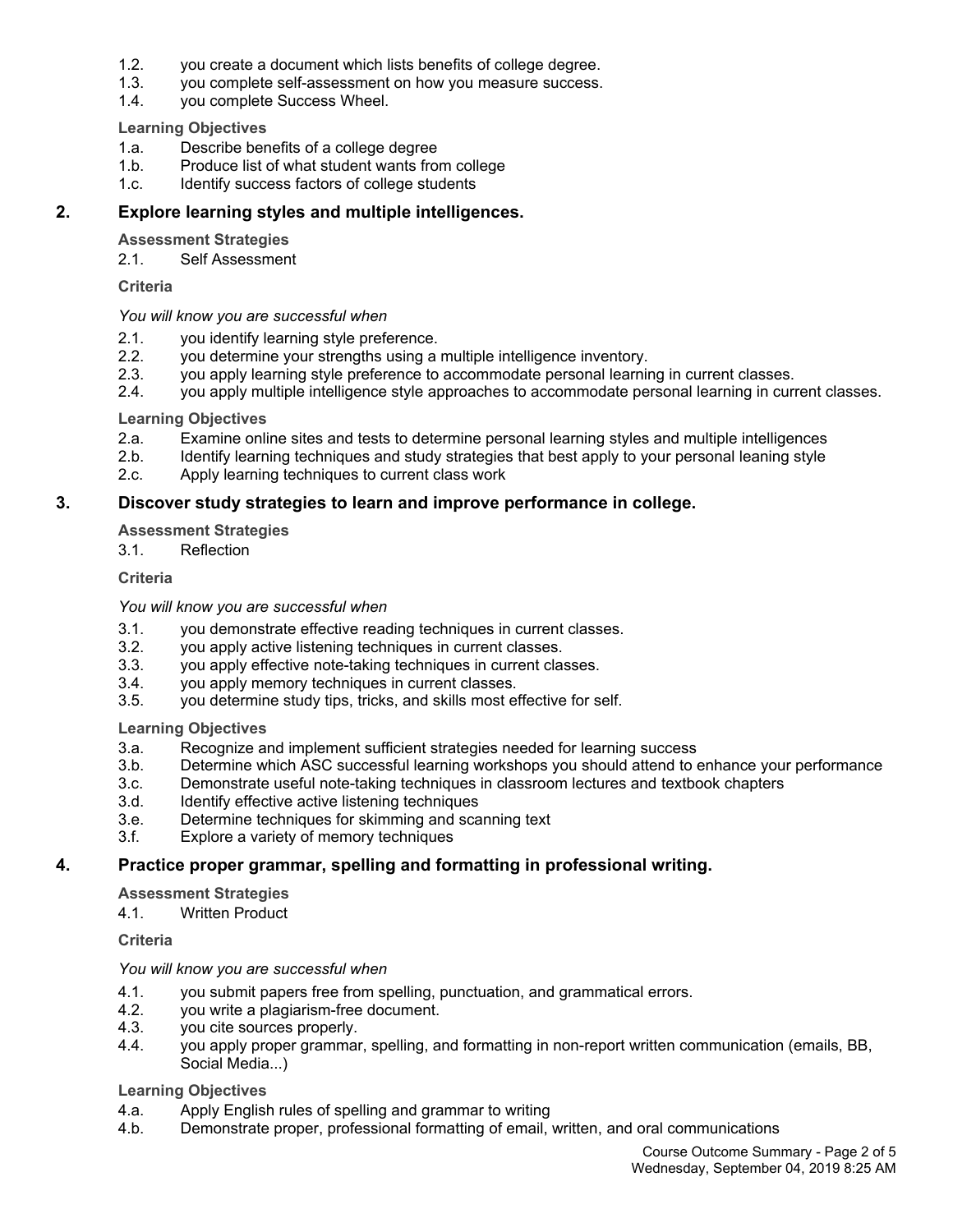4.c. Report situations which require citations

### **5. Prepare a time and money management plan.**

### **Assessment Strategies**

5.1. Written Product

**Criteria**

### *You will know you are successful when*

- 5.1. you meet in-class attendance requirements.
- 5.2. you schedule one month of time(s) for family, work, and school (class and homework) activities.
- 5.3. you explore time management tools (such as Student Planner, calendar...) to maintain schedule.<br>5.4. vou create a budget in Excel to balance incoming and outgoing monies.
- you create a budget in Excel to balance incoming and outgoing monies.
- 5.5. you track spending habits for one month.
- 5.6. you practice fiscal fitness by balancing spending habits to budget.
- 5.7. you create 3 SMART goals for managing money and time.
- 5.8. you apply for scholarship from Western Foundation.

### **Learning Objectives**

- 5.a. Identifies where time is currently being spent
- 5.b. Identify time wasters and procrastination reasons
- 5.c. Determine strategies for reducing time wasters and procrastination
- 5.d. Prepare an effective and realistic schedule
- 5.e. Identify use of money
- 5.f. Identify unnecessary spending
- 5.g. Derive strategies for reducing unnecessary spending
- 5.h. Develop effective and realistic budget

### **6. Prepare an academic plan for successful completion of Marketing Degree and lifelong learning.**

### **Assessment Strategies**

6.1. Product - PEP

### **Criteria**

### *You will know you are successful when*

- 6.1. you develop a personal mission statement including short and long term educational and career goals.
- 6.2. you explain how purpose of the Marketing Program fits into your career goals.
- 6.3. you conduct informational interviews with marketing career professionals.
- 6.4. you explore media to keep up-to-date with the marketing field.
- 6.5. you research career options and opportunities in the marketing field.
- 6.6. you create a marketing program completion plan for your personal situation (i.e. PEP) including appropriate credit loads.
- 6.7. you meet with marketing instructor(s) during advising days.

### **Learning Objectives**

- 6.a. Explore the purpose and content of the Marketing Program
- 6.b. Explore job opportunities in the marketing field
- 6.c. Reviews enewsletters, magazines, online sites to review current events in marketing<br>6.d. Acquire a relationship with instructors and other students in the Marketing Program
- Acquire a relationship with instructors and other students in the Marketing Program
- 6.e. Produce a Personalized Education Plan (PEP)
- 6.f. Schedule and attend meeting with marketing faculty advisor

### **7. Enhance learning through the use of technology.**

### **Assessment Strategies**

7.1. Performance

**Criteria**

### *You will know you are successful when*

- 7.1. you use Western student email address daily by checking for messages from instructors, school, services, and/or other students.
- 7.2. you use Blackboard and reviews/participates in posted weekly assignments.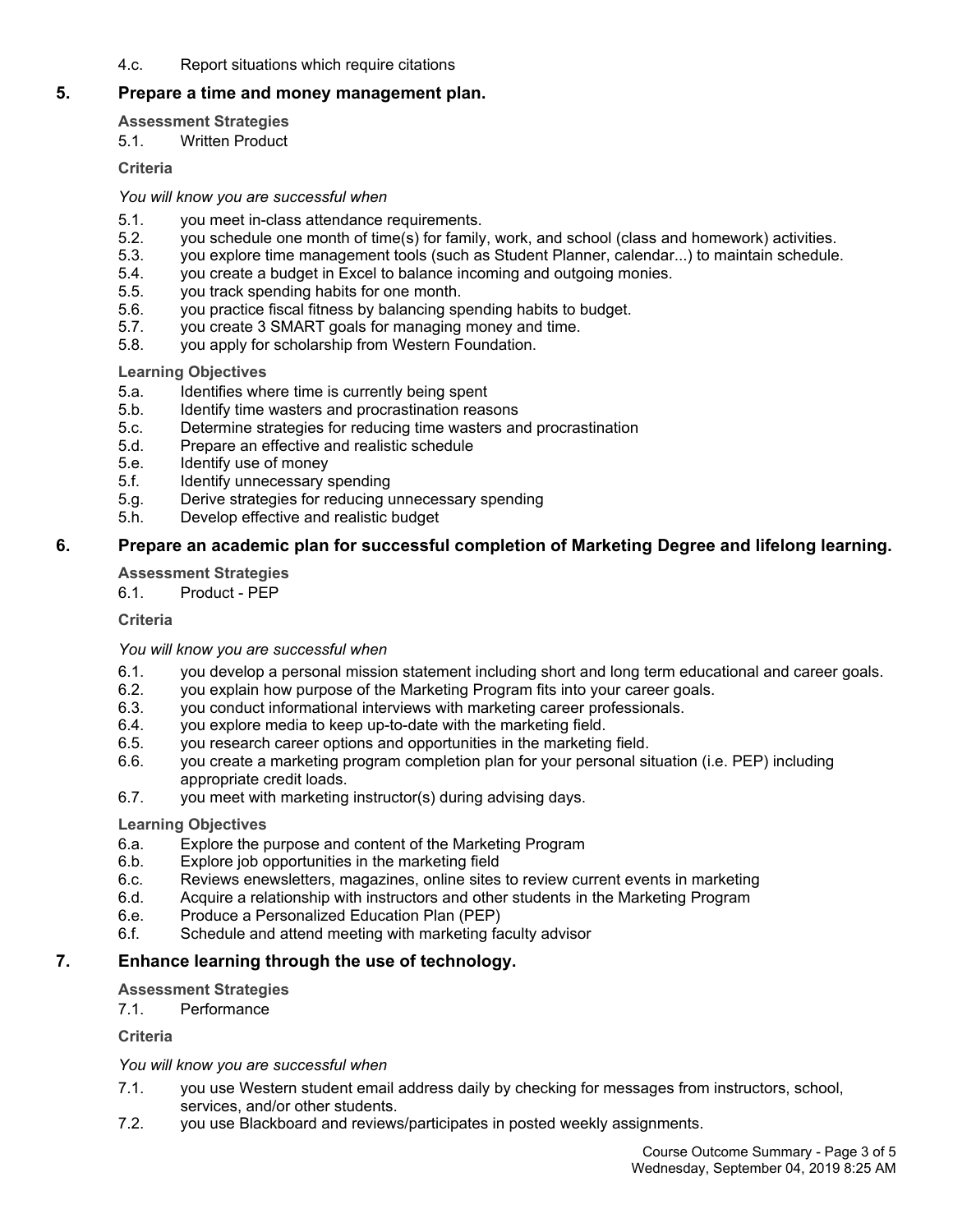- 7.3. you use Blackboard to check personal grades for each course.
- 7.4. you use MyWestern to check enrollment time, enroll in courses, and drop courses.
- 7.5. you use Favorites in IE to check Print Balance (and add to when low).
- 7.6. you demonstrate how technology benefits the classroom and workplace.
- 7.7. you explore and use new technology.

### **Learning Objectives**

- 7.a. Use computer tools to enhance course work (Blackboard, Western email, Print balance)
- 7.b. Use MyWestern to plan and schedule courses throughout enrollment at Western
- 7.c. Explore classroom technology and Internet tools to enhance degree

### **8. Explore the role of diversity in the school and community.**

### **Assessment Strategies**

8.1. Reflection

### **Criteria**

### *You will know you are successful when*

- 8.1. you define all aspects of diversity and its impact on the school, workplace, and community.
- 8.2. you value diversity in the school, workplace, and community.
- you engage in simulated diverse situations from the school's diversity kit.
- 8.4. you reflect on feelings generated from participating in simulated diverse situations.

### **Learning Objectives**

- 8.a. Determine the definition of diversity
- 8.b. Explore different types of diversity
- 8.c. Explore their feelings about being a part of a minority group
- 8.d. Explore the diversity initiatives offered by the school
- 8.e. Explore diversity organizations throughout the community

### **9. Explore services available to students at Western Technical College that help achieve personal and career goals.**

### **Assessment Strategies**

9.1. Performance

**Criteria**

*You will know you are successful when*

- 9.1. you identify how the library, computer labs, and academic success center add value to the learning experience at Western.
- 9.2. you participate in a session with the research librarian to learn about sources for finding information.
- 9.3. you identify the Dean, counselors, program instructors, and support staff and the role each resource can play in serving the learner's need.
- 9.4. you find relevant articles on learning strategies and management topics from Western's online Library resources.

### **Learning Objectives**

- 9.a. Explore the library and become familiar with resources available for business students
- 9.b. Explore Online Writing Center and Academic Success Center
- 9.c. Explore computer labs on campus and identify uses
- 9.d. Discover individuals who can assist with reaching educational goals including counselor, Business Division Dean, support staff, and program instructors

### **10. Demonstrate actions necessary for meeting the requirements of college and instructors.**

**Assessment Strategies**

- 10.1. Performance
- 10.2. Reflection

**Criteria**

*You will know you are successful when*

10.1. you differentiate between expectations at college and high school.